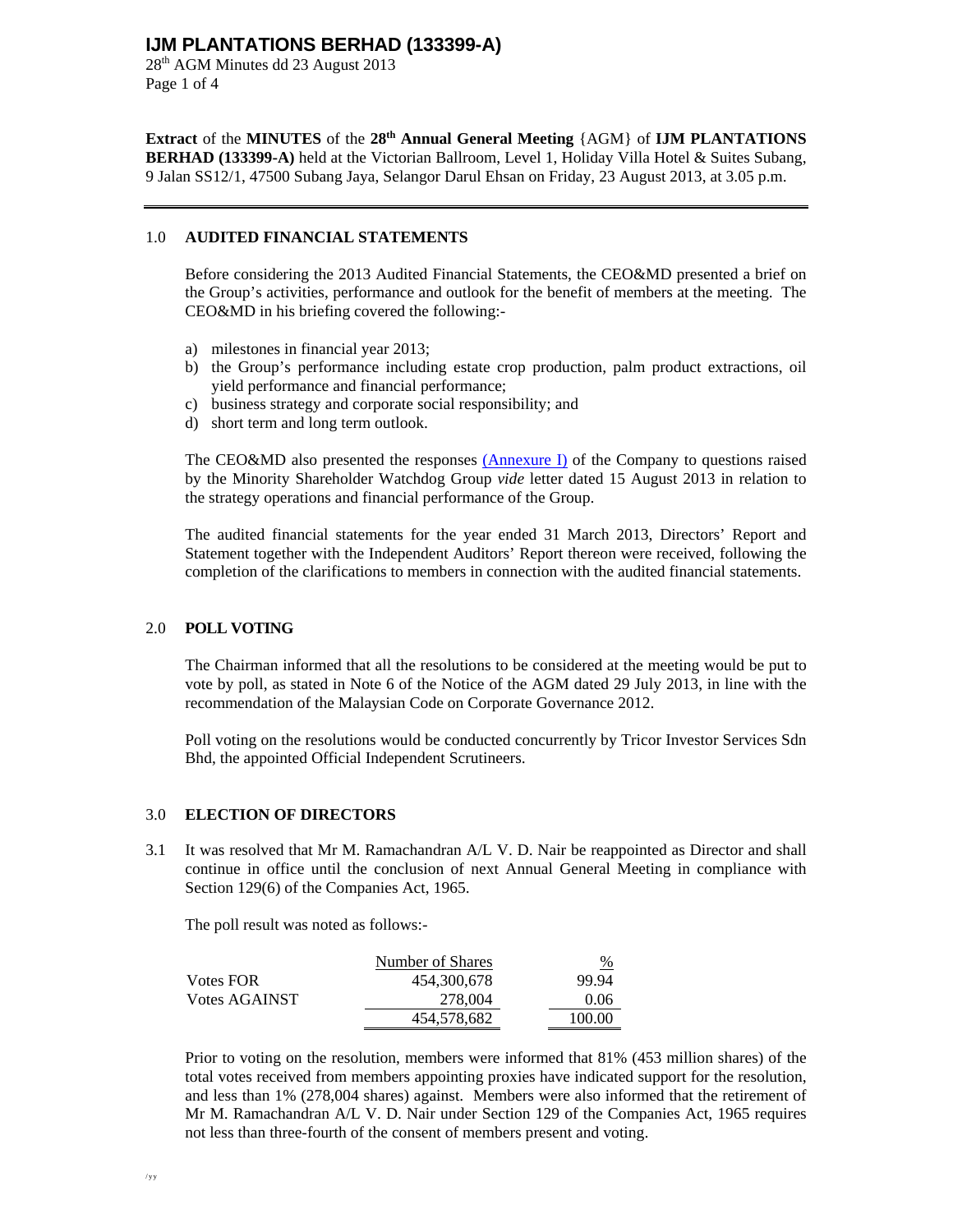28th AGM Minutes dd 23 August 2013 Page 2 of 4

3.2 It was resolved that Tan Sri Dato' Wong See Wah be reappointed as Director.

The poll result was noted as follows:-

|               | Number of Shares | $\%$   |
|---------------|------------------|--------|
| Votes FOR     | 562,943,644      | 100.00 |
| Votes AGAINST | -                |        |
|               | 562,943,644      | 100.00 |

Prior to voting on the resolution, members were informed that 99.9% (561 million shares) of the total votes received from members appointing proxies have indicated support for the resolution, and none against.

3.3 It was resolved that Tan Sri Dato' Tan Boon Seng @ Krishnan be reappointed as Director.

The poll result was noted as follows:-

|                  | Number of Shares | %      |
|------------------|------------------|--------|
| <b>Votes FOR</b> | 562,019,640      | 99.95  |
| Votes AGAINST    | 278,004          | 0.05   |
|                  | 562, 297, 644    | 100.00 |

Prior to voting on the resolution, members were informed that 99.9% (561 million shares) of the total votes received from members appointing proxies have indicated support for the resolution, and less than 1% (278,004 shares) against.

3.4 It was resolved that Mr Pushpanathan A/L S. A. Kanagarayar be reappointed as Director.

The poll result was noted as follows:-

|               | Number of Shares | $\%$   |
|---------------|------------------|--------|
| Votes FOR-    | 562,943,644      | 100.00 |
| Votes AGAINST | -                |        |
|               | 562,943,644      | 100.00 |
|               |                  |        |

Prior to voting on the resolution, members were informed that 99.9% (561 million shares) of the total votes received from members appointing proxies have indicated support for the resolution, and none against.

#### 4.0 **APPOINTMENT OF AUDITORS**

It was resolved that PricewaterhouseCoopers be re-appointed as Auditors and that the Directors be authorised to fix their remuneration.

The poll was noted as follows:-

|                      | Number of Shares | $\%$   |
|----------------------|------------------|--------|
| <b>Votes FOR</b>     | 562,943,644      | 100.00 |
| <b>Votes AGAINST</b> | -                |        |
|                      | 562,943,644      | 100.00 |

Prior to voting on the resolution, members were informed that 99.9% (561 million shares) of the total votes received from members appointing proxies have indicated support for the resolution, and none against.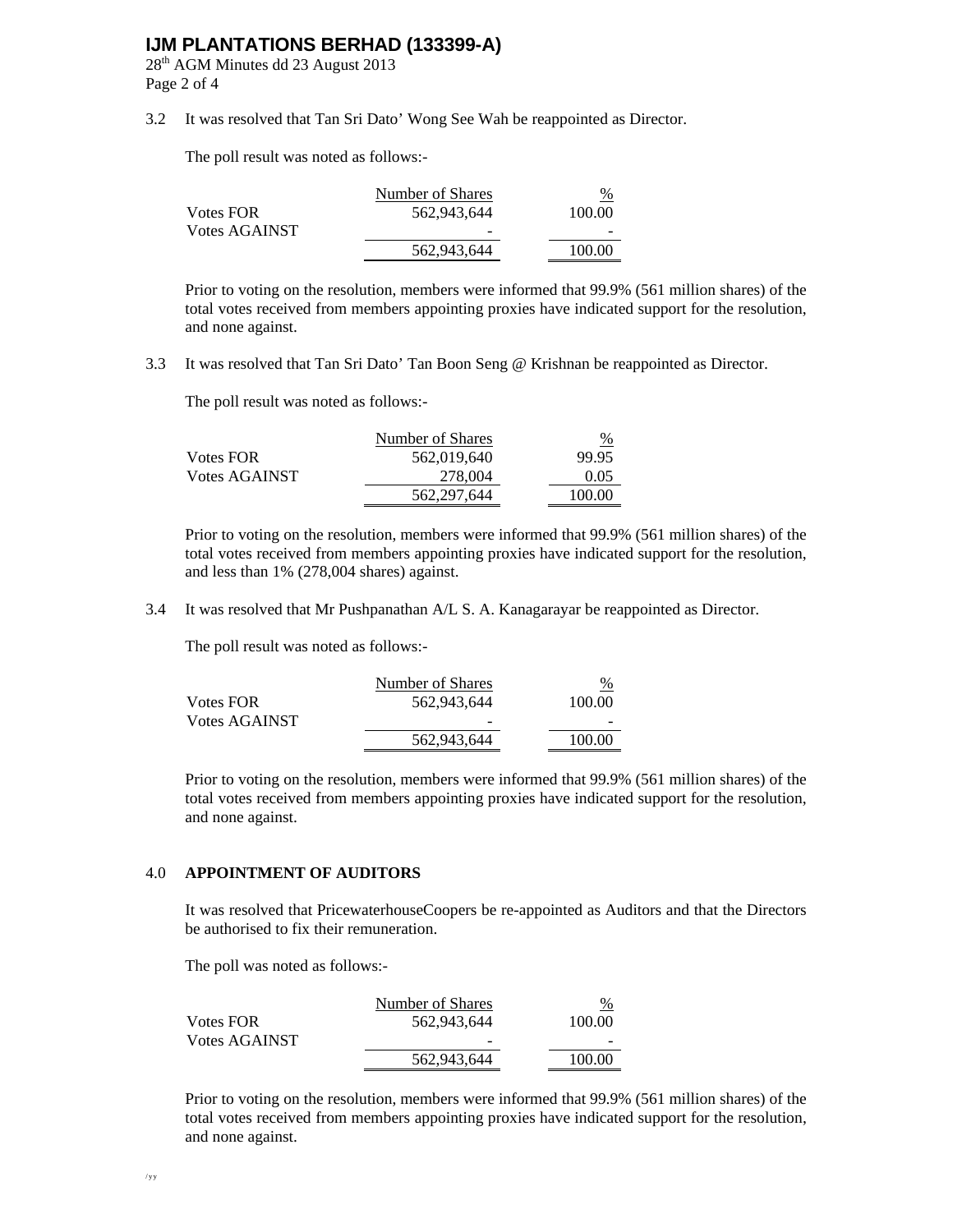28<sup>th</sup> AGM Minutes dd 23 August 2013 Page 3 of 4

#### 5.0 **DIRECTORS' FEES**

It was resolved that the Directors' fees of RM471,000 for the year ended 31 March 2013 be approved to be divided amongst the Directors in such manner as they may determine.

The poll result was noted as follows:-

|                      | Number of Shares | $\frac{9}{6}$ |
|----------------------|------------------|---------------|
| <b>Votes FOR</b>     | 562,297,644      | 100.00        |
| <b>Votes AGAINST</b> | -                |               |
|                      | 562, 297, 644    | 100.00        |

Prior to voting on the resolution, members were informed that 99.9% (561 million shares) of the total votes received from members appointing proxies have indicated support for the resolution, and none against.

#### 6.0 **AUTHORITY TO ISSUE SHARES UNDER SECTION 132D**

It was resolved that the Directors be and are hereby authorised, pursuant to Section 132D of the Companies Act 1965, to allot and issue not more than ten percent (10%) of the issued share capital of the Company at any time, upon such terms and conditions and for such purposes as the Directors in their absolute discretion deem fit or in pursuance of offers, agreements or options to be made or granted by the Directors while this approval is in force, and that the Directors be and are hereby further authorised to make or grant offers, agreements or options which would or might require shares to be issued after the expiration of the approval hereof.

The poll result was noted as follows:-

|                      | Number of Shares | $\frac{9}{6}$ |
|----------------------|------------------|---------------|
| Votes FOR            | 452,879,257      | 80.45         |
| <b>Votes AGAINST</b> | 110.064.287      | 19.55         |
|                      | 562,943,544      | 100.00        |

Prior to voting on the resolution, members were informed that 80% (451 million shares) of the total votes received from members appointing proxies have indicated support for the resolution, and 20% (110 million shares) against.

#### 7.0 **PROPOSED RENEWAL OF SHARE BUY-BACK AUTHORITY**

It was resolved that the Directors be and are hereby authorised to purchase the ordinary shares of the Company through the stock exchange of Bursa Malaysia Securities Berhad at any time upon such terms and conditions as the Directors in their absolute discretion deem fit provided that:-

- i) the aggregate number of shares purchased (which are to be treated as treasury shares) does not exceed ten per cent (10%) of the issued capital of the Company; and
- ii) the funds allocated for the purchase of shares shall not exceed its retained profits and share premium account;

and that the Directors be and are hereby further authorised to deal with the treasury shares in their absolute discretion (which may be distributed as dividends, resold and/or cancelled)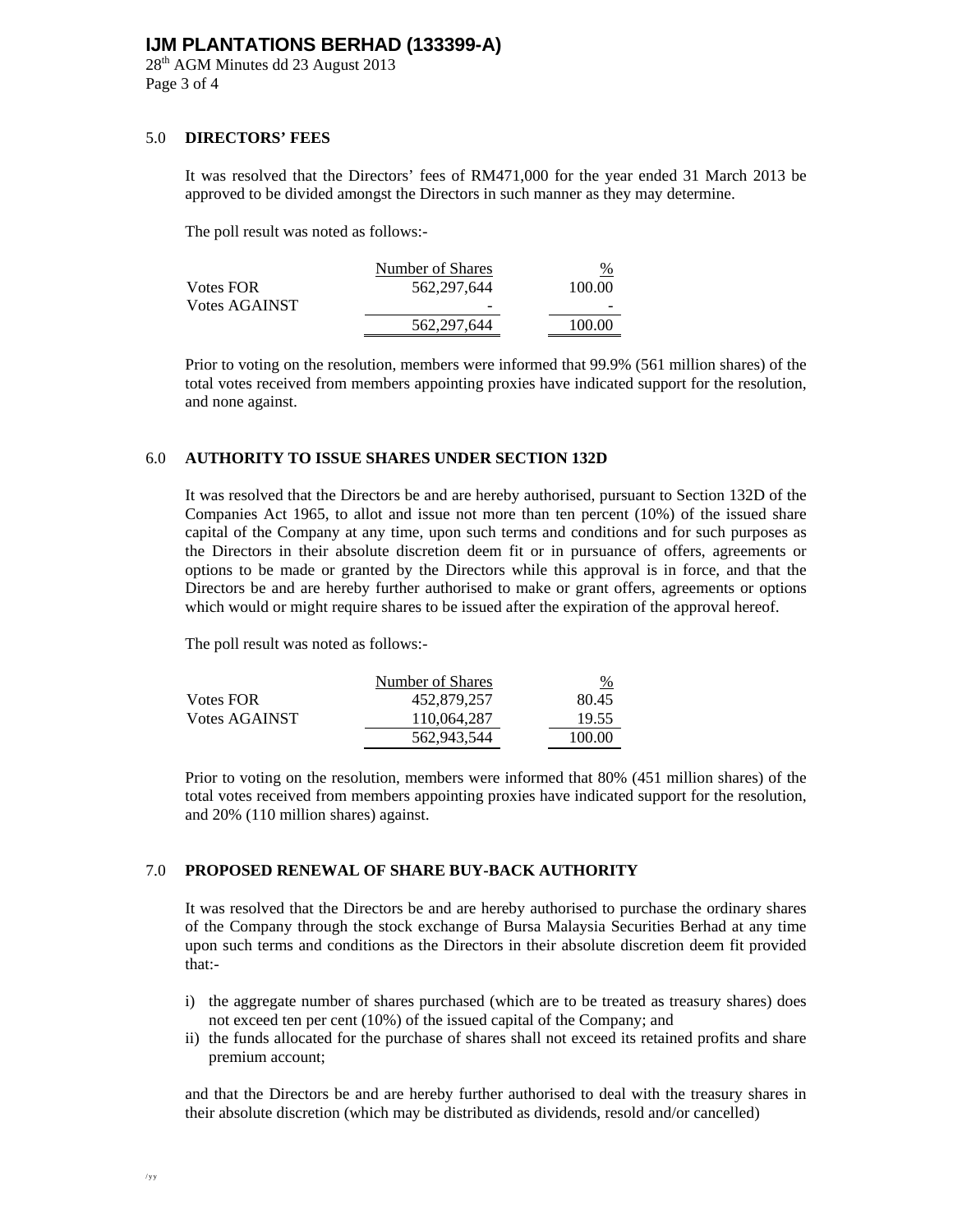28<sup>th</sup> AGM Minutes dd 23 August 2013 Page 4 of 4

and that such authority shall continue to be in force until:-

- a) the conclusion of the next Annual General Meeting ("AGM");
- b) the expiration of the period within which the next AGM is required by law to be held; or
- c) revoked or varied in a general meeting;
- whichever occurs first.

The poll result was noted as follows:-

|                      | Number of Shares | $\frac{0}{0}$ |
|----------------------|------------------|---------------|
| Votes FOR-           | 562,943,594      | 100.00        |
| <b>Votes AGAINST</b> | -                | -             |
|                      | 562,943,594      | 100.00        |

Prior to voting on the resolution, members were informed that 99.9% (561 million shares) of the total votes received from members appointing proxies have indicated support for the resolution, and none against.

#### 8.0 **TERMINATION**

There being no other business, the meeting was terminated at 5.00 p.m. with a vote of thanks to the Chair.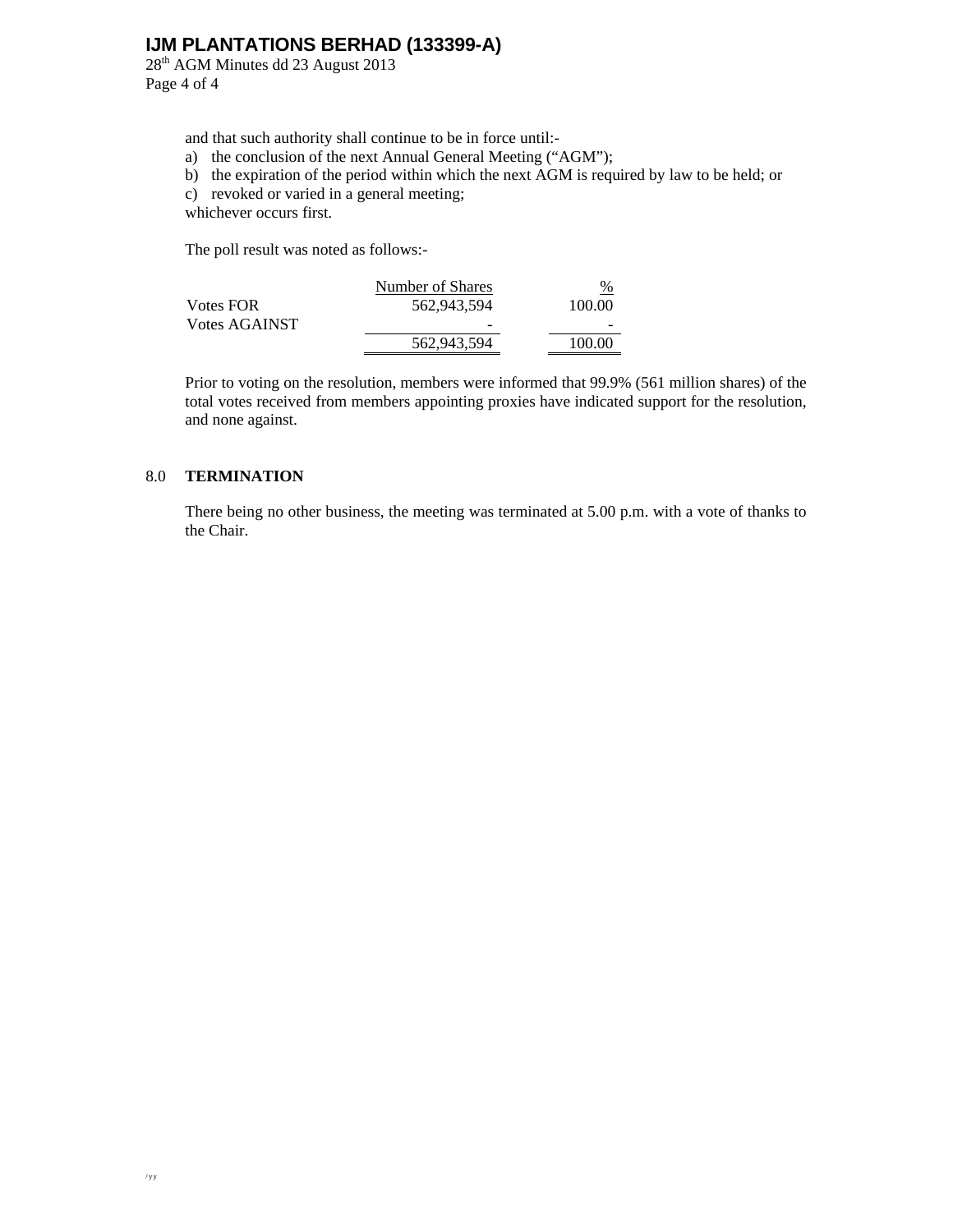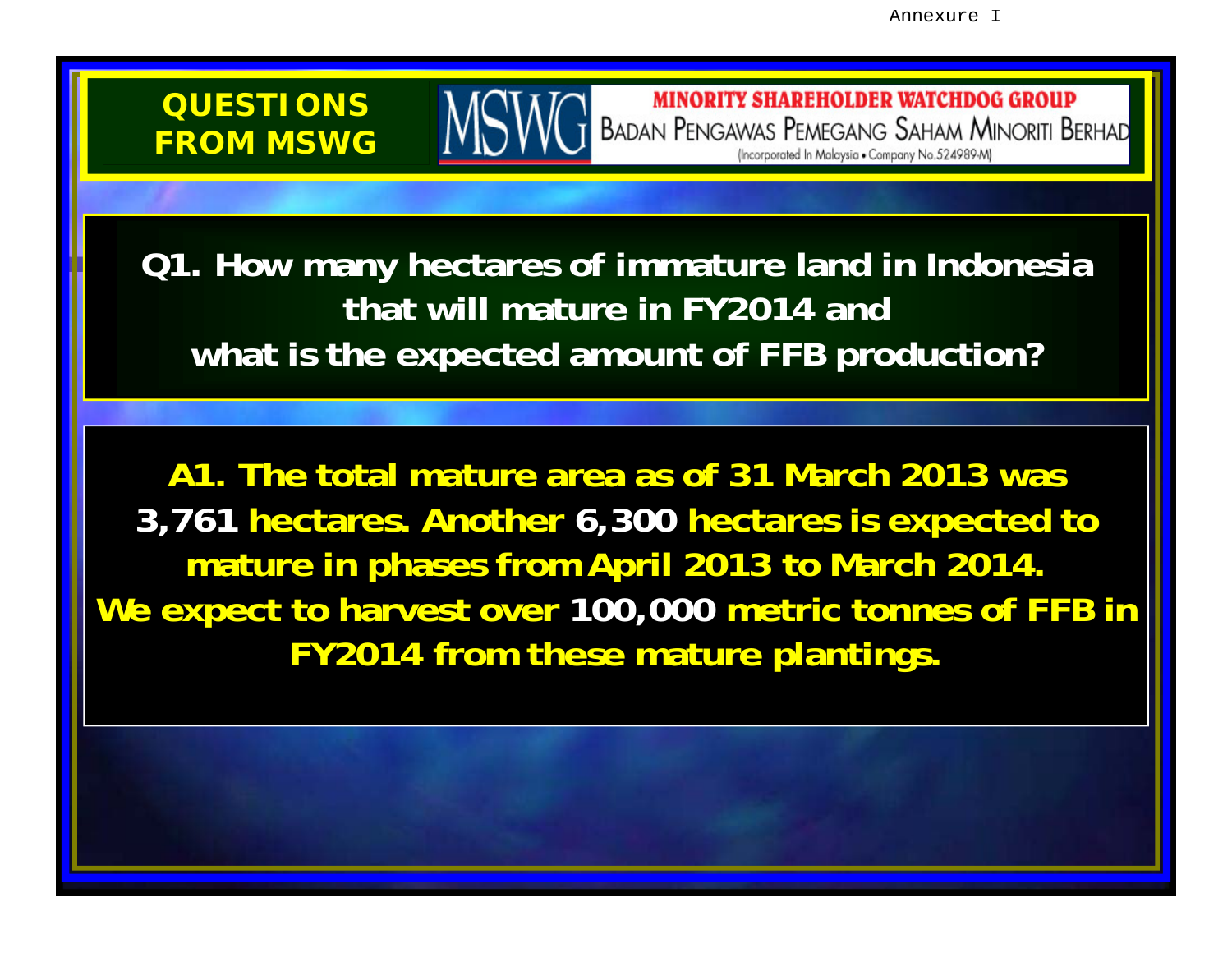

**MINORITY SHAREHOLDER WATCHDOG GROUP BADAN PENGAWAS PEMEGANG SAHAM MINORITI BERHAD** (Incorporated In Malaysia . Company No.524989-M)

**Q2. What will be the target new planting programme (in terms of hectares and estimated cost) in Indonesia in FY2014? What will be the capital expenditure of the second mill and its capacity in Indonesia?**

**A2. The target for FY2014 is 3,000 hectares with a cost to maturity ranging from RM18,000 per hectare. The second mill with the capacity 90 mt per hour is expected to cost approximately RM100 million.**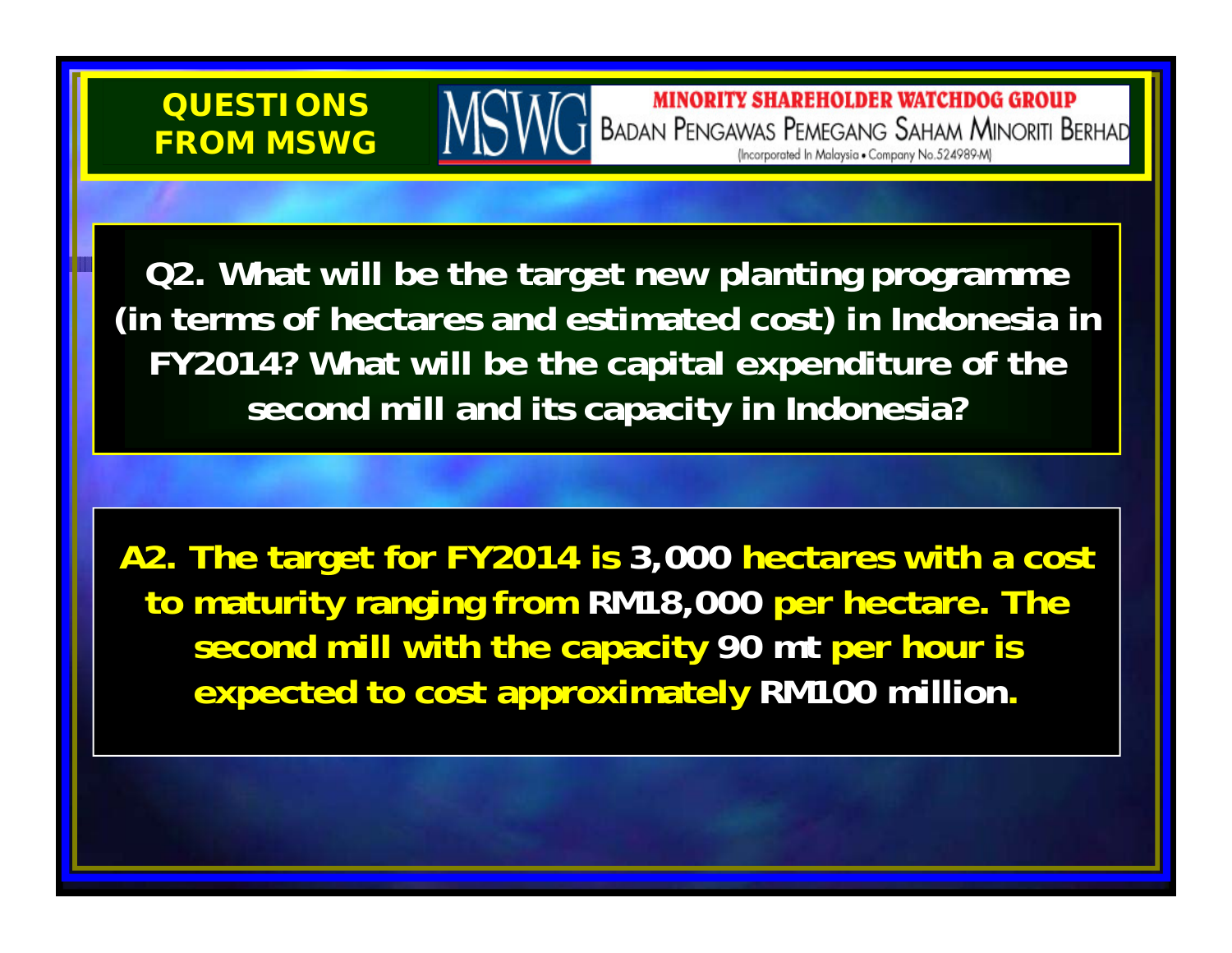# **QUESTIONS FROM MSWG**

**MINORITY SHAREHOLDER WATCHDOG GROUP BADAN PENGAWAS PEMEGANG SAHAM MINORITI BERHAD** (Incorporated In Malaysia . Company No.524989-M)

**Q3. Given that USD has been strengthening against Ringgit and Indonesia Rupiah, and is expected to continue, why did the Board choose to increase its borrowings denominated in USD during the year and moreover the Group continues to hold high balance in cash? It is noted that RM296 million of USD denominated term loans were drawn down during the financial year.**

**A3. In 2006/07, the Group embarked on an expansion programme in Indonesia with a target to double the size of operations. This undertaking is for the long term and our capital requirements would certainly be impacted by short-term currency fluctuations.**

**The Group took the borrowings in USD as the revenues from the palm produce provide a natural hedge given that they are intrinsically referenced to USD as a commodity. In addition, Bank Negara Malaysia restricts Ringgit borrowings for use in foreign territories, whilst borrowings in Rupiahs attract disproportionately high interest rates.**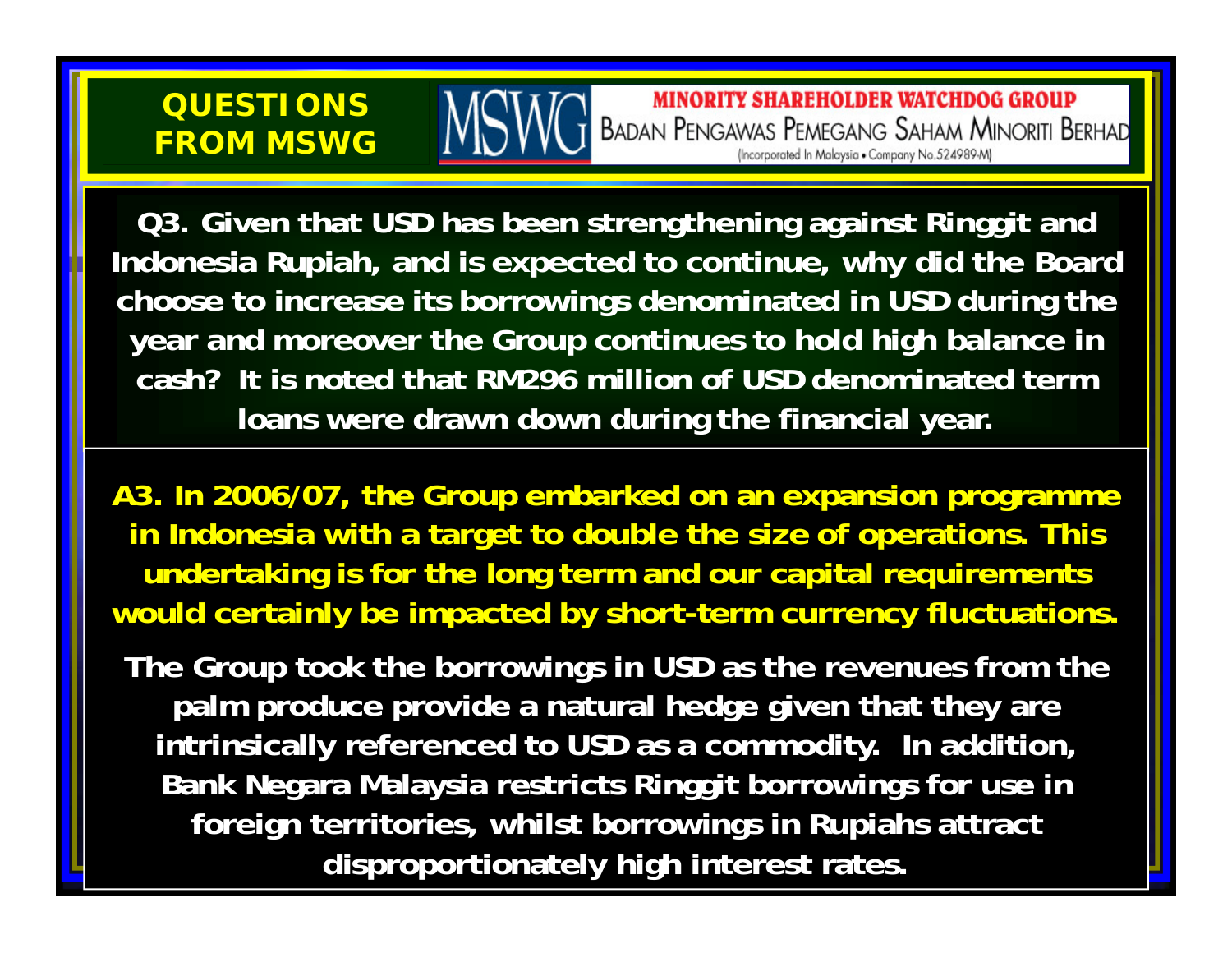# **QUESTIONSFROM MSWG**

# *A3 Continued …*

**The Group's Financial Risk Management and Policies which include foreign currency exchange risk are stipulated in page 124 of the Annual Report.**

**The RM296 million USD denominated term loans were drawn down in accordance with the schedule of borrowings.**

**The cash in hand at the close of the financial year, which includes funds generated from the operations, is meant for the planned FY2014 capital expenditure of RM250 million, in addition to the normal working capital requirements and dividend payment.**

**It is prudent to have the funds needed for the expansion project in Indonesia ahead of spend so as not to disrupt the progress of our expansion plans.**